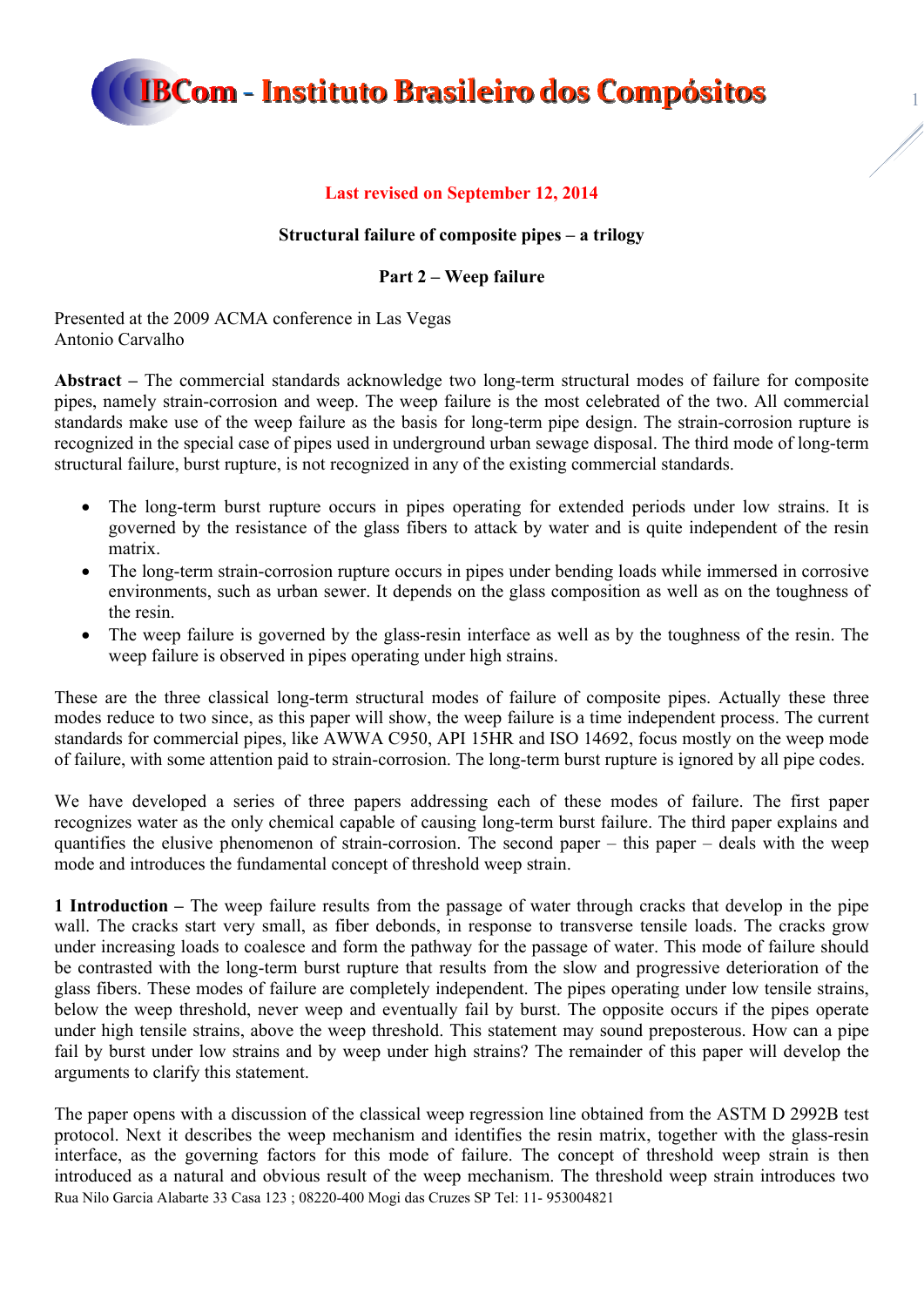fundamental innovations into the composites pipe industry. First, it indicates that the weep performance of the pipes may be better than implied by the classical approaches. And second, it relieves the pipe manufacturers of the burden to do the expensive and time consuming tests prescribed in the ASTM D 2992 protocol.

All commercial composite pipes are designed for weep using a long-term allowable hoop strain known as HDB, for Hydrostatic Design Basis. The HDB is probably the most important of all pipe parameters. It is measured as described in the ASTM D 2992B test method. The test protocol consists in subjecting a minimum of 18 water filled pipe specimens to different constant pressures until failure by weep. The hoop tensile strains and the times to weep are annotated and used to generate a regression line. The allowable long-term weep strain – the HDB – is obtained by applying a safety factor  $SF = 1.8$  to the extrapolated long-term hoop strain from this regression line. The extrapolated long-term hoop strain depends on the desired lifetime, usually 20 years (oil pipes) or 50 years (sanitation pipes).

The HDB is, therefore, the maximum sustained, static, constant hoop strain that the pipe can take without weeping in the long-term, with a safety factor  $SF = 1.8$ . The HDB is the most important parameter used to design composite pipes. Later in this paper we will argue that the HDB should be discarded and replaced by a new design parameter, the weep threshold strain.

The weep regression line from ASTM D 2992B is shown in equation (1), where the Greek letter "C" denotes the hoop strain that weeps the pipe at the time "t". The parameter A is related to the strain that weeps the pipe in the short-term and the slope G is related to the fiber-resin adhesion and the toughness of the resin. Later in this paper we will show that the weep strain calculated from equation (1) is not a materials property, as it depends on the pipe thickness.

 $\log \varepsilon = A - G \log t$  (1)

In the above regression equation the hoop tensile static strain "Є" controls the number, length and opening of the cracks that form in the pipe wall as the resin separates from the fibers. And "t" is the time that the water takes to travel the pathway formed by such cracks. The cracks from static loadings are stationary, meaning they do not grow. In other words, if the applied load is fixed, the cracks will not grow. Contrary to general belief, the weep time "t" in equation (1) does not reflect any crack growth or progressive deterioration of the pipe. It is nothing more than a measure of the time taken by the water to traverse the pathway formed by the cracks in pipe wall. The weep time is nothing more than travel time.

Figure 1 shows the plies that are used to make commercial pipes used in sanitation and in oil applications. What follows is a description of each ply.

*Liner*: The liner is an inner, resin rich ply which, if not broken or otherwise punctured, assures full water tightness to the pipe. In sanitation pipes the liner is made by saturating a special lightweight veil with polyester or vinyl ester resins. In oil pipes the liner is made of resin alone, with no veil. The liner thickness is typically 0.3 mm.

*Weep barrier:* All sanitation pipes have a ply of chopped glass – saturated with polyester resin – placed immediately on top of the liner. This ply of chopped glass serves two functions. First, it works as a corrosion barrier for chemical products. And second, it helps to maintain water tightness. This barrier is known either as "corrosion barrier" or as "weep barrier", according to the application. In sanitation pipes, where no corrosive products are contemplated, the term "weep barrier" is preferred. Typically the weep barrier is 1.0 mm thick. In industrial applications, involving corrosive fluids, the term "corrosion barrier" is preferred. Typically the corrosion barrier is 2.0 mm thick.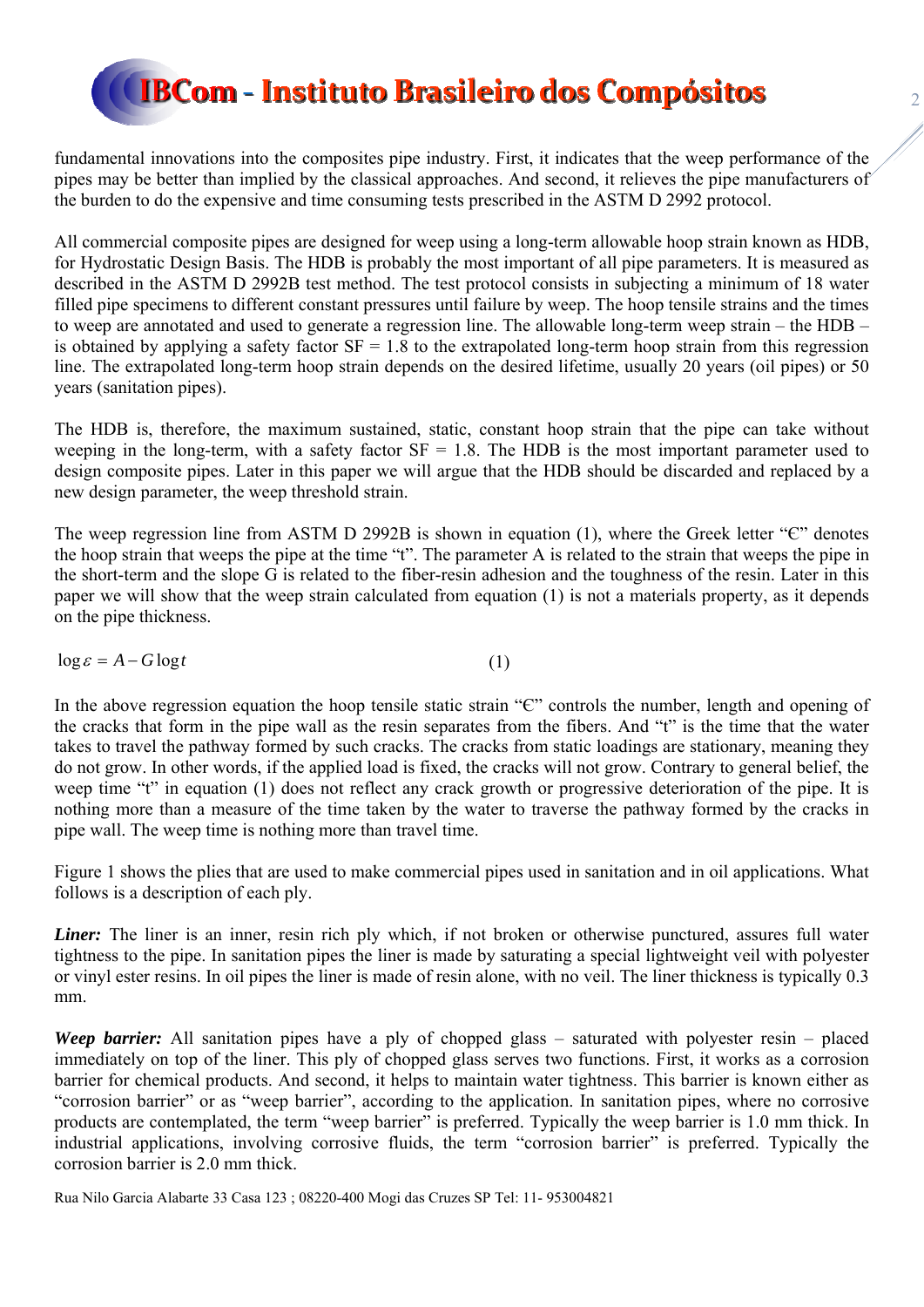

*Structural wall:* The structural wall consists of several plies of continuous unidirectional UD glass fibers. The unidirectional – UD fibers – in the structural wall provide the high modulus required to accommodate high pressures and other loads. The thickness of the structural wall varies with the requirements of the application.

*Core:* The pipes used in underground sanitation applications usually have a core of sand-filled resin, to increases the ring stiffness. The plies of the sand-filled core crack easily and place stringent demands on the careful handling of the pipe components. The thickness of the sand core varies with the requirements of the application.



*Figure 1* 

At this point the reader may be curious to see some actual weep regression lines. These are shown in figure 2. The line with the flatter slope holds for the oil pipes that do not have a weep barrier of chopped glass. And the line with the steeper slope is typical of the sanitation pipes that have a weep barrier of chopped glass.

We believe this to be the appropriate opportunity to correct a widespread misconception. It has to do with the effect of the liner toughness on the weep process. The first thing to have in mind is that the liner must break before the pipe weeps. This statement is obvious and seems to indicate that pipes with highly resilient liners are better protected against weep. This would be true if the liner were not bonded to the pipe wall. However, since all liners are bonded to the pipe wall, this statement is not valid. The cracking of the liner is controlled not by the liner itself, but by the substrate ply that is bonded to it. The liner is too thin and weak to be capable, by itself, to arrest cracks that develop in the pipe wall. Regardless of its resiliency, the liner will crack immediately in response to growing cracks that develop in the substrate ply. In oil pipes a UD ply is laid directly on top of the liner. Therefore, for oil pipes, the cracking of the liner is controlled by the UD plies. In sanitation pipes, the weep barrier of chopped glass has the control. Increasing the resiliency of the liner will have no effect on its cracking. These unusual remarks about cracking of the liner can be easily explained by fracture mechanics.

*Typical wall construction of commercial sanitation and oil pipes.*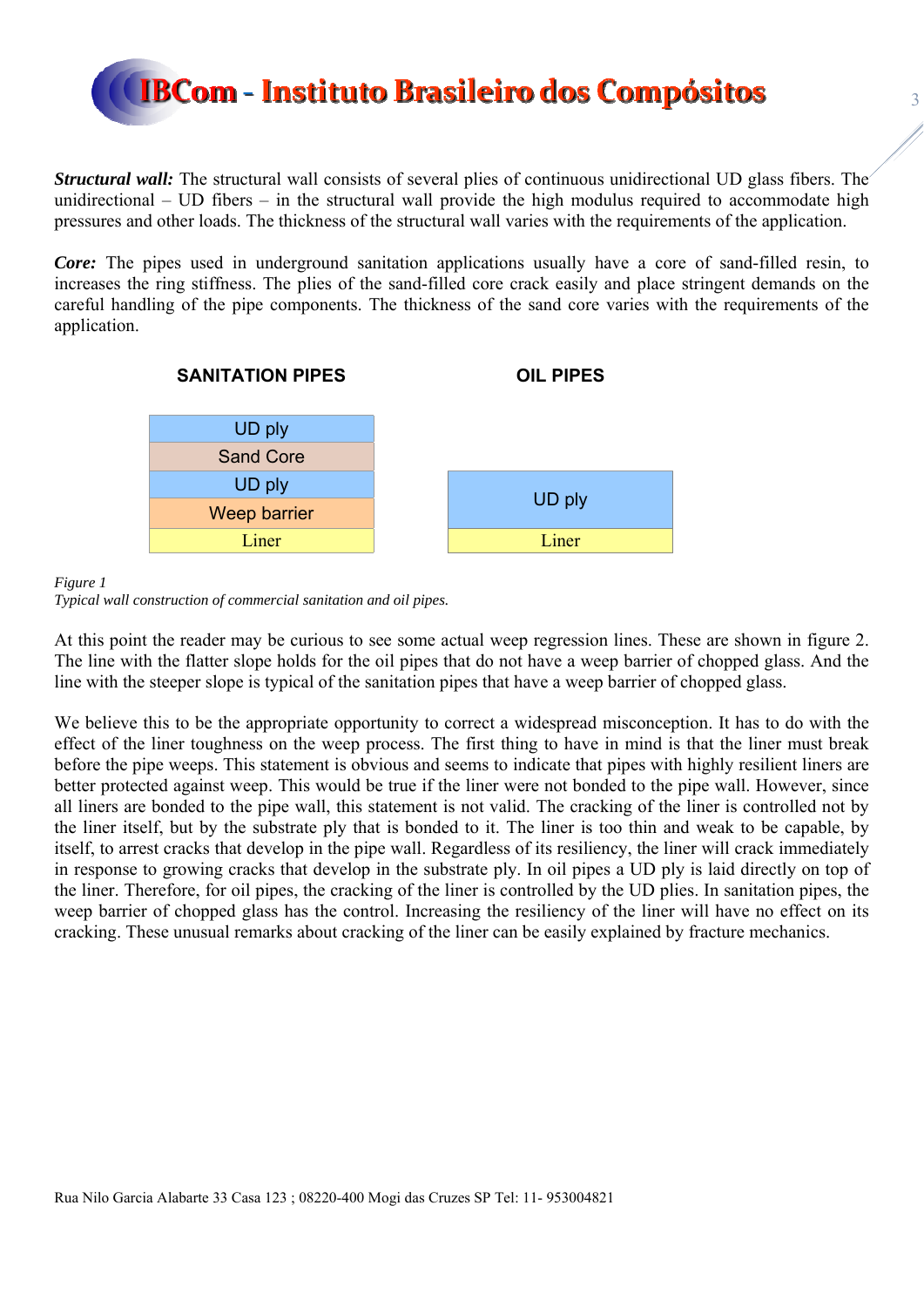

#### **HDB - Hydrostatic Design Basis**



*Figure 2* 

*Typical weep regression lines for sanitation and oil pipes. Notice the flatter line for oil pipes. In oil pipes the cracking of the liner is controlled by the UD plies. And in sanitation pipes the chopped glass ply has the control.*

This simple argument explains how the rupture of the liner is governed by the substrate ply. The events just discussed have been observed and reported by many authors. For a quick review, the reader is directed to references 3 and 8. The elongations (strains) at break of liners embedded in laminates are sometimes called "insitu" elongations, to differentiate them from those measured on resin castings.

*Note: The "in-situ" elongation of the liner is controlled by the cracks in the resin-glass interphase of the substrate ply. The reader should make an effort and remember that it is the resin in the substrate ply, and not the resin in the liner, that controls the weep process. Few people realize this important concept.* 

So far we have been discussing the old ideas represented by the HDB. We next move to the new ideas and the concept of the threshold weep strain.

**3 The threshold weep strain –** We start the discussion describing the mechanism of crack formation in the plies when the pipe is pressurized.

To facilitate the exposition we will make use of a series of figures, labeled as figure 3. Figure 3a shows the pipe wall under low pressure and all plies free from cracks. The next figure 3b shows the glass separating from the resin as the pressure and strain increase. The strain leading to the onset of glass-resin debonds is governed by the interface adhesion. The subsequent figures describe the development of the cracks and can best be understood by reading the appropriate captions.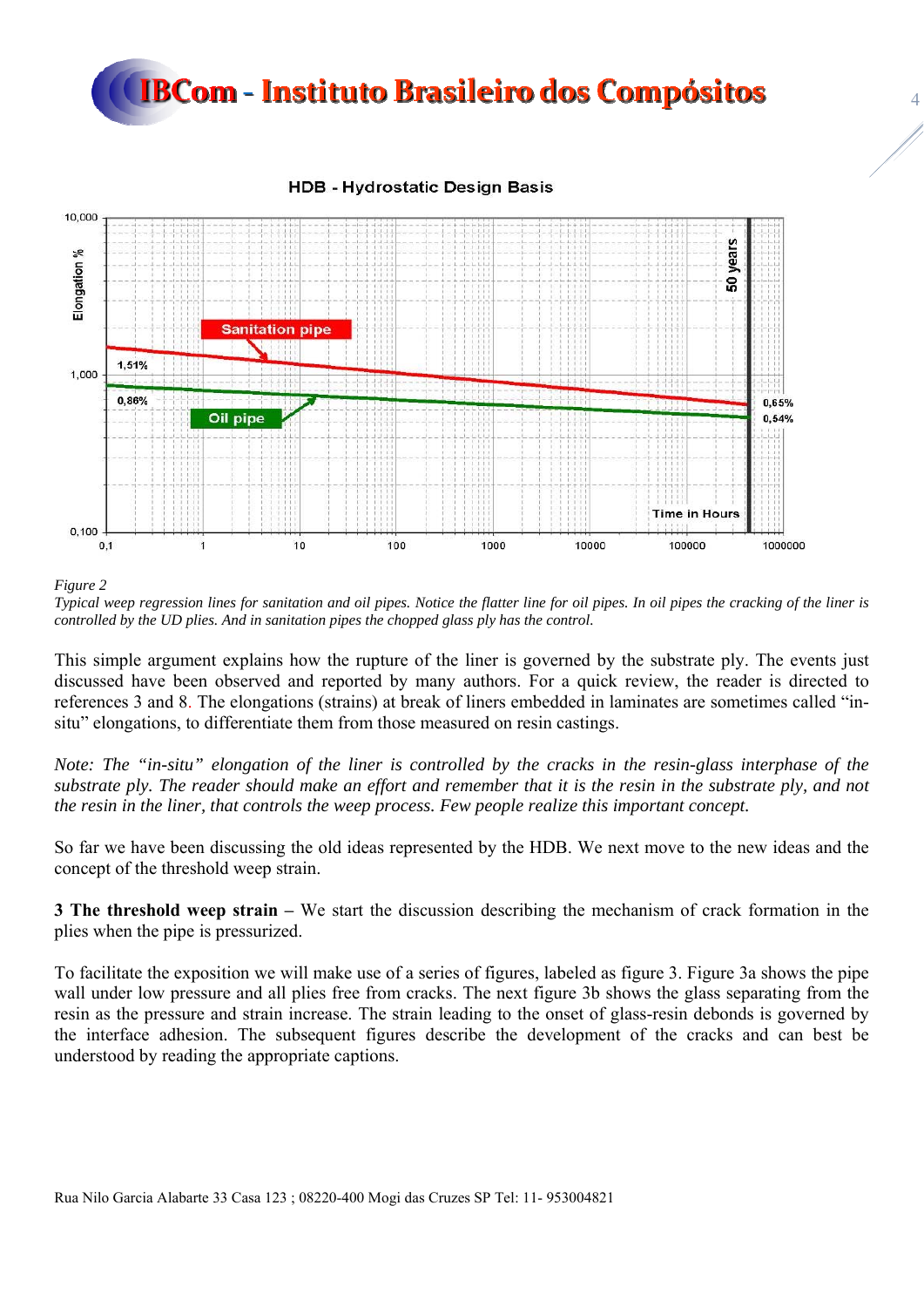

*Figure 3a* 

*Under low pressures, the strains are too low to initiate cracks. The absence of cracks prevents the infiltration of chemicals into the laminate. The only way for corrosive chemicals, like acids and others, to penetrate the laminate is by the slow process of diffusion. The delayed penetration of corrosive chemicals substantially increases the service life of the equipment.* 



#### *Figure 3b*

*At higher pressures the strains may be high enough to separate the glass from the resin. The strain that causes the first glass-resin separation, the "onset of debonding", initiates several critical events, such as emission of acoustic signals, loss of translucency and loss of linearity. At this point the laminate is susceptible to infiltration of chemicals, and higher strains may have substantial effect on the service life of the equipment. The onset of debonding marks the infiltration threshold. The infiltration threshold is a very important parameter in the design of composite equipment for service in corrosive environments.*



*Figure 3c* 

*Still higher pressures and strains lead to growth and coalescence of the debond cracks. The originally sparse and small debond cracks become larger and grow in number as the strain is increased. The reader is reminded that these are stationary cracks that do not grow under static loads. For these cracks to grow, the pressure – or strain – must be increased.*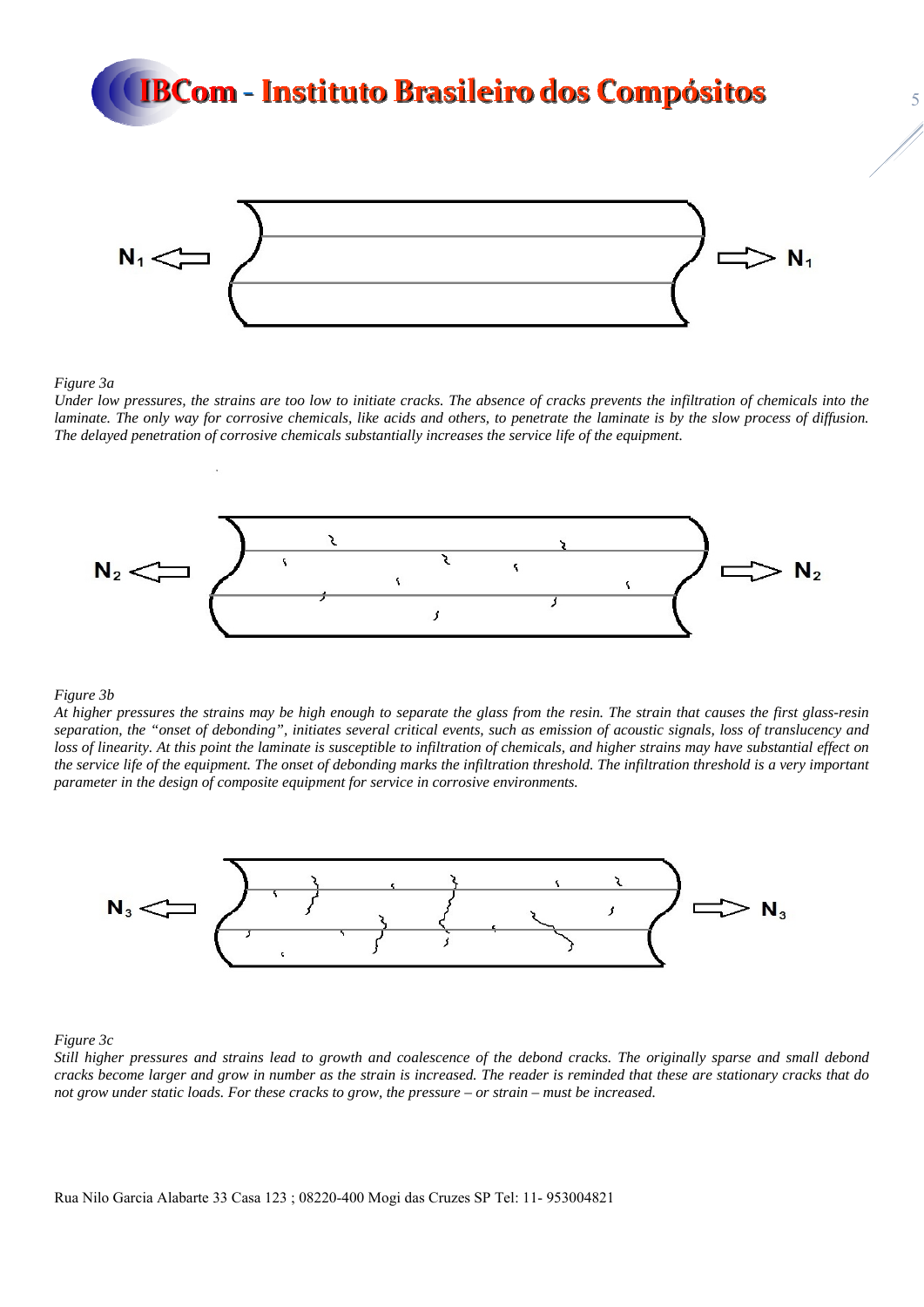

#### *Figure 3d*

*Finally a critical strain is reached that allows the many small debond cracks to coalesce and span the entire ply thickness. This is the onset of ply cracking, which marks the appearance of the first through-the-thickness crack. Further increase in pressure will increase the number, size and opening of the through-the-thickness cracks. The cracks in one ply will intersect and cross over similar cracks in adjacent plies. At the intersection, or cross over points, the cracks form the passageways that allow water to move from one ply to another. This process continues and eventually a pathway is formed that allows water to get through the pipe wall. The critical strain that initiates this pathway is called the threshold weep strain. If the strain is below this threshold, the pathway is not formed and the pipe will not weep. If above the threshold, the pathway is formed and the pipe will weep. The time to weep will depend on the number, opening and length of the cracks. In other words, it depends on the pressure, or strain. It depends also on the pipe thickness. The higher the pressure, or the strain, the shorter is the time for the water to traverse the pipe thickness. Again, these are stationary cracks that do not grow under static strains.* 

The foregoing discussion shows beyond a reasonable doubt that the length and opening of the cracks, as well as their number, increase with the tensile strain acting in the direction transverse to the glass fibers. When a critical transverse strain is reached, the small debond cracks coalesce and form pathways that allow the passage of fluids. The transverse tensile strain at the onset of these pathways is the threshold weep strain. The pipes never weep if strained below this threshold. And above the threshold, they will certainly weep. The time to weep depends on the pathways that are formed. If the cracks are many and their openings and lengths are large, the time to weep is short. Also, thin walled pipes weep sooner than thick walled pipes.

The concept of a weep threshold strain is in sharp contrast to the classical HDB obtained by extrapolation from regression lines. The extrapolated HDB is based on the false assumption that cracks under constant loads will grow and coalesce. This assumption is simply untenable. The theory of fracture mechanics is very clear in stating that stationary cracks do not grow.

*Note: The concept of threshold weep strain is valid only for static loads. It does not hold for cyclic loads. This is because, unlike the static case, the cyclic loads cause the cracks to grow.* 

**4 - The inadequacy of the HDB.** We start this section with arguments that indicate the inadequacy of the classical HDB. Specifically, this section will show that the weep regression line is good only to make short-term (3 to 5 years) predictions. All long-term design protocols should make use of the threshold weep strain. Let us elaborate on this.

The high strains required by the ASTM D 2992B test protocol create many relatively large debond cracks which remain stationary as long as the test pressure is held constant. In addition, the number of cracks (crack density) increases with the strain level. The combination of high crack density and large cracks results in short times to weep. Conversely, low strains produce few relatively small cracks that result in long travel times. We have just seen that, if the strain is low enough, below the weep threshold, the cracks are too small and too few and do not form the required pathway. As a result, the pipe will not weep. Every resin + glass combination has a critical strain which marks the onset of crack coalescence. We refer to this onset strain as the threshold weep strain.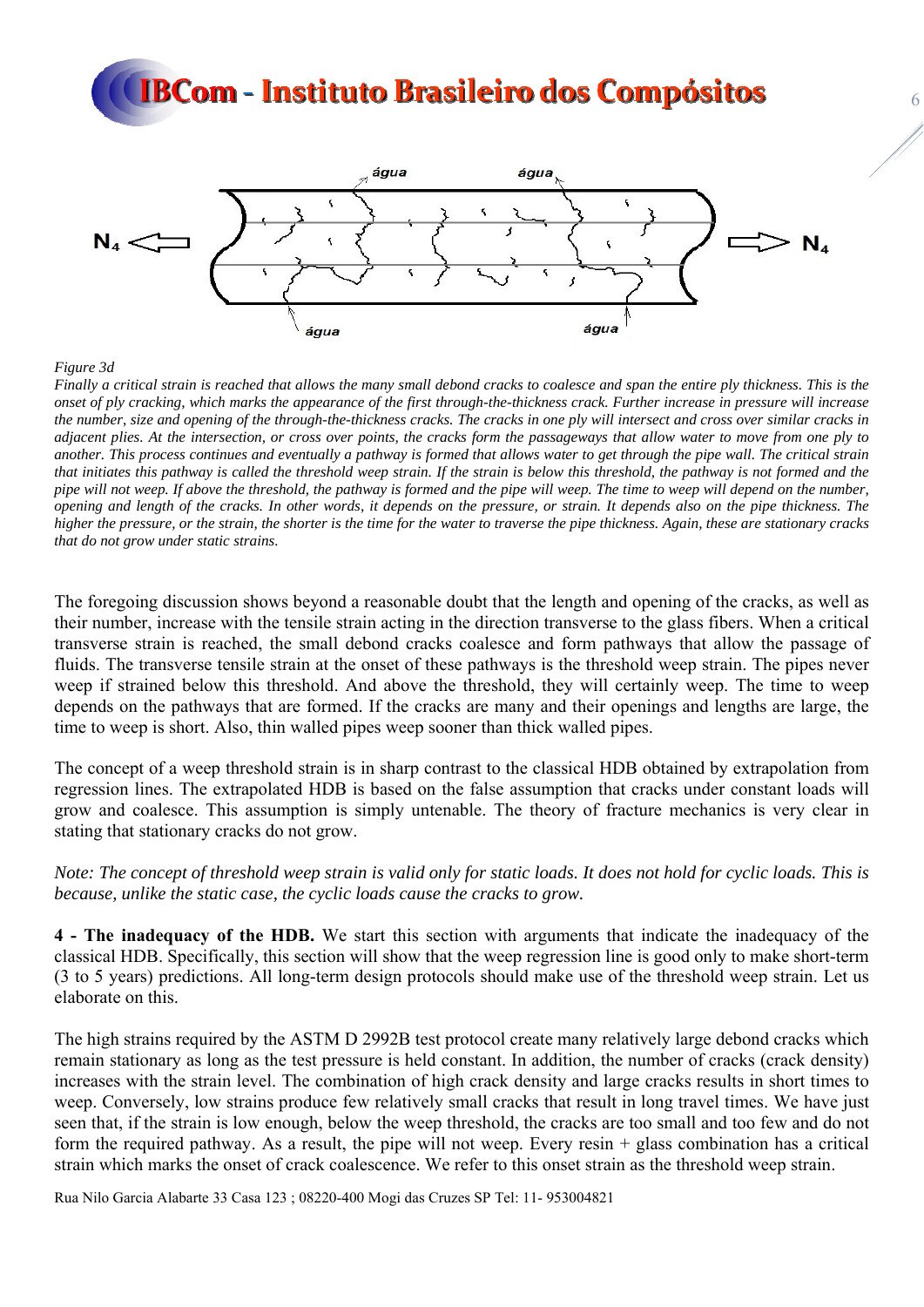

As we have seen, the onset of glass-resin debonding (the infiltration threshold strain) is indicated by a loss of proportionality in the stress-strain diagram, by the emission of acoustic signals, and by a loss of translucency. These indicators are used to measure the threshold infiltration strain. The threshold weep strain is larger than the threshold infiltration strain. This is obvious, since higher strains are required to coalesce the debond cracks.

The threshold weep strain separates weep from non-weep. The regression line is good to predict the weep time (actually travel time) for pipes that are strained above the threshold. Below the threshold, the regression line is not applicable because the pipes do not weep. The first author to reject the HDB from regression lines was Frank Pickering (reference 6) who proposed in 1983 that it be replaced by a parameter that he referred to as PEL, or Proportional Elastic Limit, determined by the strain at which the pipe "stress-strain" response ceases to be linear. That is the same idea advocated in the present paper, except that we propose the threshold weep strain be measured on isolated plies, not on pipes. The threshold strain is a ply property, not a laminate property. We will have more to say about this in the following paragraph. For now, it suffices to say that the HDB from regression lines are not good predictors of long-term weep failure.

Figure 4 shows the threshold strain superimposed on the classical weep line for sanitation pipes. The first thing to note is that the classical regression line holds for strains above the weep threshold. This is in line with what we have said earlier, that the classical line is good to make short-term weep predictions. However, figure 4 also shows that the regression line is obviously not valid to make long-term predictions.



#### **HDB - Hydrostatic Design Basis**

*Weep regression line of sanitation pipes superimposed on threshold line. The threshold strain is assumed to be 0.8%, which is reasonable for matrix resins with elongation of 3.0%.* 

**5 Measuring the threshold weep strain.** The threshold weep strain should be measured on plies, not on pipes. The reason is the difficulty to separate the response coming from different plies in the pipe. Also, shear strains should be avoided in the test protocol, since shear cracks are a cause of loss of linearity, loss of translucency and of acoustic emissions, without opening cracks that cause weep. As explained earlier, we are interested in the response of the ply that serves as substrate for the liner. To make sure the measured signals come from this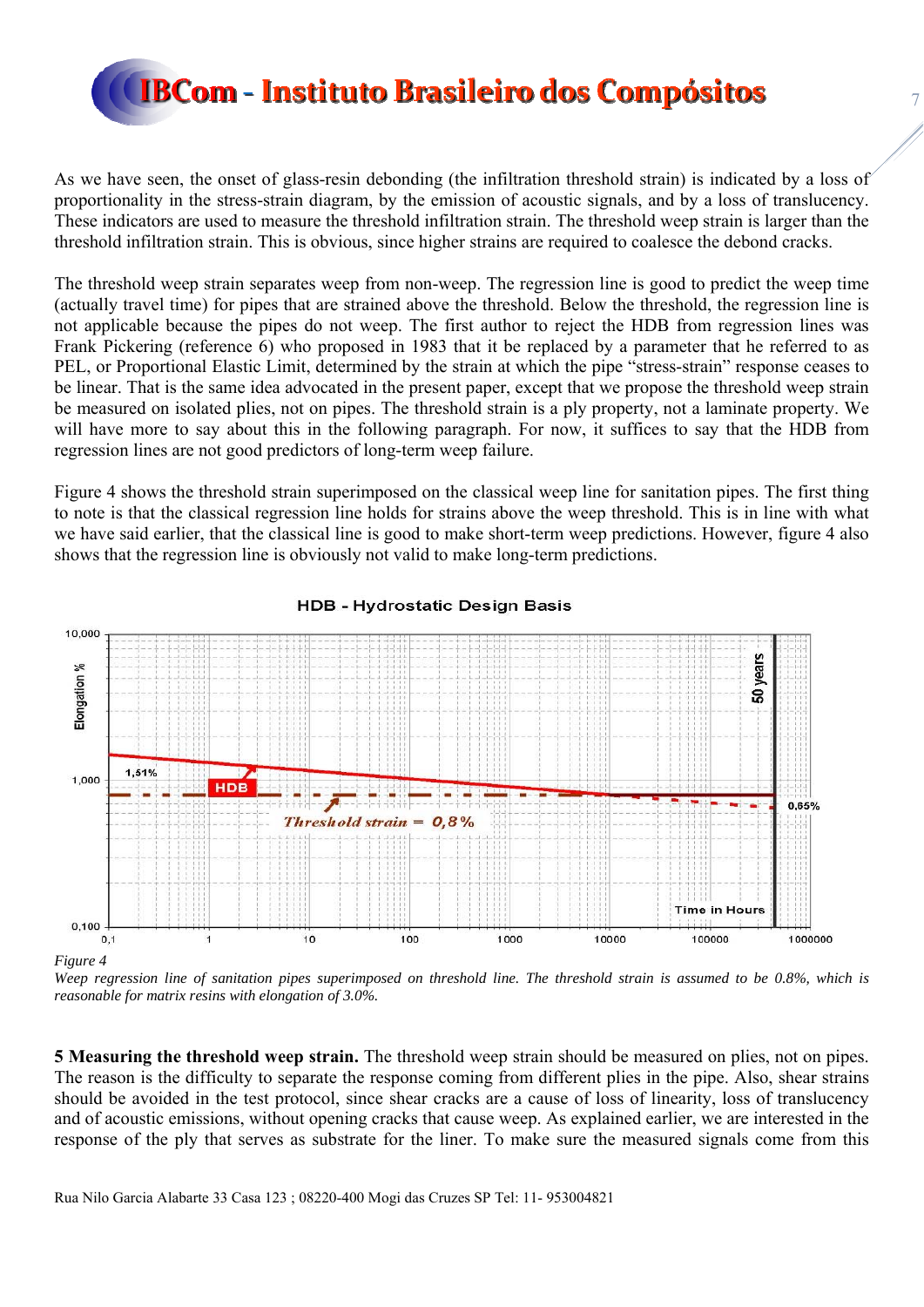critical ply, the test specimens should be made exclusively with that type of ply. And the test specimen should be designed to eliminate all shear strains.

The test specimens made exclusively with the critical ply will eliminate the spurious response from other plies. This is true for both sanitation and oil pipes. For example, for sanitation pipes the test specimens should be made of chopped glass plies. And for oil pipes they should be made exclusively of UD plies.

Table 2 shows the onset of debonding measured by acoustic emission by Norwood and Millman (ref 3) on plies of chopped glass or of woven roving. As explained, the onset of debonding marks the "infiltration threshold strain", not the "threshold weep strain", which should be higher than the values in table 2.

| Elongation at break of resin<br>castings | Threshold debond strain measured by acoustic emission |                  |
|------------------------------------------|-------------------------------------------------------|------------------|
|                                          | Chopped glass ply                                     | Woven roving ply |
| 2.5%                                     | $0.4\%$                                               | $0.3\%$          |
| $3.8\%$                                  | $0.8\%$                                               | $0.6\%$          |

*Table 2* 

*Threshold strain values reported by Norwood and Millman from tensile tests performed on plies of chopped glass or woven roving. The above are actually the infiltration threshold. The weep threshold should be higher.* 

We recall that the weep barrier of sanitation pipes is made of chopped glass saturated with polyester resins with a minimum elongation of 3.0%. From table 2 such pipes would have a threshold weep strain higher than 0.8%. We will take 0.8% as the threshold weep strain for sanitation pipes made of polyester resins with 3.0% elongation. Work done at the University of Liverpool (ref. 11) indicates a threshold infiltration strain of 0.4% for oil pipes made with a brittle polyester resin (1.6% elongation at break) and a 55 degrees winding angle. The threshold weep strain is higher. As before, we conservatively assume 0.4% to be the weep threshold strain for oil pipes.

These are the only values available in the literature at this time for the threshold weep strain:

| For sanitation pipes | $0.8\%$ |
|----------------------|---------|
| For oil pipes        | $0.4\%$ |

The above strains are expressed in the hoop direction of the pipe. The reader should recall that both the classical HDB and the threshold strains are referred to the hoop direction of the pipe. The threshold strain in the direction transverse to the fibers is calculated using the rotation matrix from classical laminate theory.

$$
\begin{bmatrix} \varepsilon_1 \\ \varepsilon_2 \\ \frac{1}{2}\gamma_{12} \end{bmatrix} = \begin{bmatrix} \cos^2 \alpha & \sin^2 \alpha & 2(\cos \alpha)(\sin \alpha) \\ \sin^2 \alpha & \cos^2 \alpha & -2(\cos \alpha)(\sin \alpha) \\ -(\cos \alpha)(\sin \alpha) & (\cos \alpha)(\sin \alpha) & \cos^2 \alpha - \sin^2 \alpha \end{bmatrix} \begin{bmatrix} \varepsilon_x \\ \varepsilon_y \\ 0 \end{bmatrix}
$$
 (2)

Where:

 $\alpha$  is the angle of the UD fibers with respect to the longitudinal (axial) direction of the pipe.

 $\epsilon_1$  is the strain in the fiber direction

 $\epsilon_2$  is the strain transverse to the fiber

 $\epsilon_x$  is the global strain in the axial direction of the pipe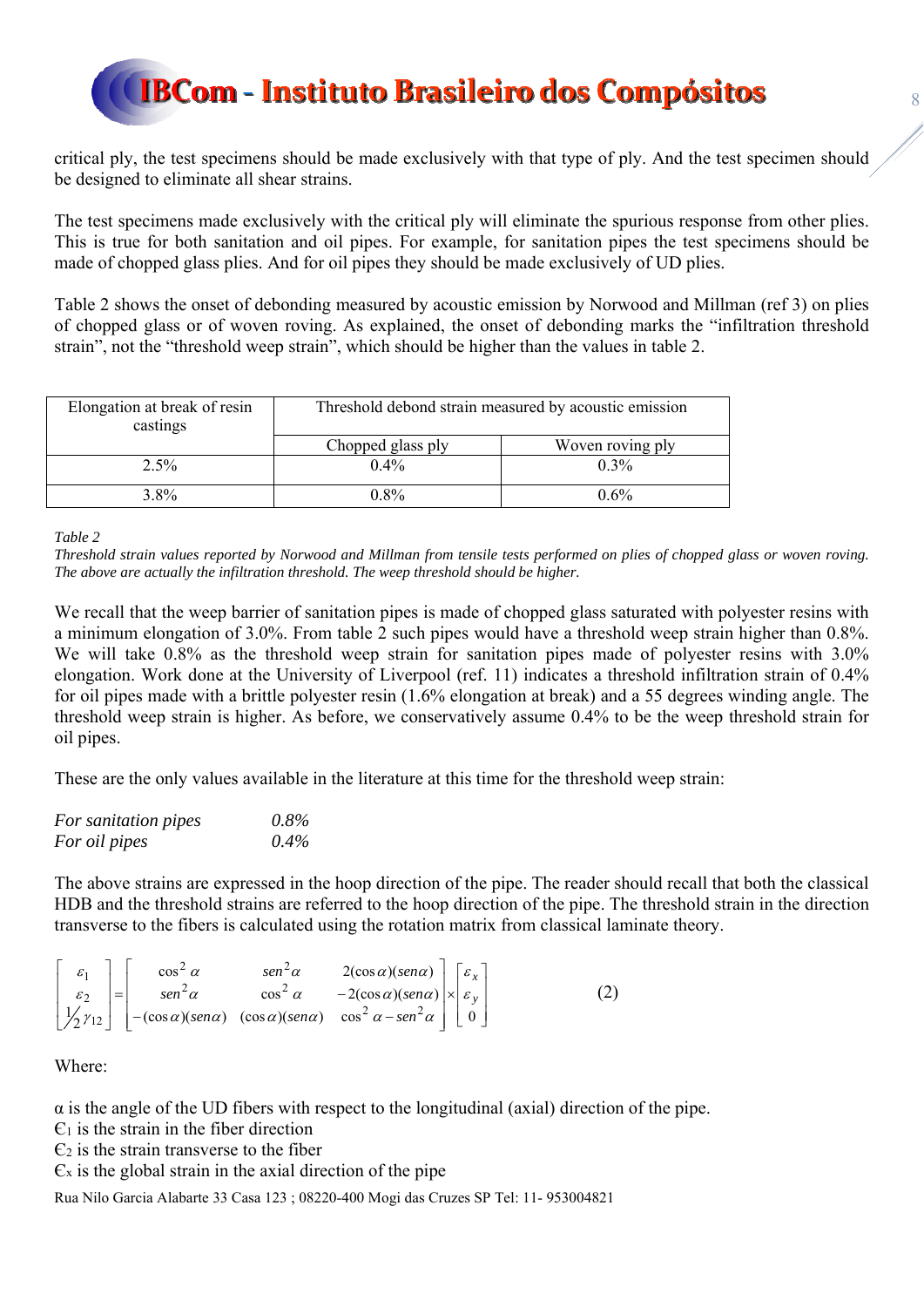$\epsilon_{y}$  is the global strain in the hoop direction of the pipe  $y_{12}$  is the shear strain on the UD ply

Expanding equation (2) we obtain the three elongations expressed on the local reference frame  $1 - 2$  of the UD ply.

| $\varepsilon_1 = \varepsilon_x \cos^2 \alpha + \varepsilon_y \sin^2 \alpha$       | (2A) |
|-----------------------------------------------------------------------------------|------|
| $\varepsilon_2 = \varepsilon_x \sin^2 \alpha + \varepsilon_y \cos^2 \alpha$       | (2B) |
| $\gamma_{12} = 2 \text{sen} \alpha \cos \alpha ( \varepsilon_v - \varepsilon_x )$ | (2C) |

Equation (2A) calculates the strain in the fiber direction when the global hoop and axial strains are known. The strain in the transverse direction to the fibers, equation (2B), controls the weep failure of oil pipes. The shear strain in equation (2C) is irrelevant.

**6 Cyclic loadings –** We next discuss the difficult problem of estimating the time to weep of pipes under cyclic loads. Unlike static loads, cyclic loads can grow cracks. As a result, there is no weep threshold for cyclic loads. Given enough time (or better, enough cycles) the cyclic loads will grow the initially small debond cracks until they coalesce and cause the pipe to weep.

The total time to weep for pipes under cyclic loads may be estimated by adding two distinct times

$$
\begin{bmatrix} total & time \\ to & weep \end{bmatrix} = [coalescence & time] + [travel & time] \tag{3}
$$

Where "coalescence time" refers to the number of cycles (expressed in time) required to grow the originally small debond cracks to the point where they are large and plentiful enough to coalesce. The weep process is set in motion once the coalescence is completed. The "travel time" is computed from equation (4), which is the cyclic version of the static regression equation (1). Equation (4) is determined as indicated in the ASTM D 2992A test protocol.

 $\log \Delta \varepsilon = A - G \log N$  (4)

The reader will notice that equation (4) is cycle, not time, dependent. It gives the number of cycles N that weeps the pipe under a known cyclic loading. Equation (4) holds for pipes with cracks that have already coalesced.

The problem that we face in using equation (3) is how to calculate the coalescence time when the static and cyclic loads act simultaneously. The solution to this problem requires the use of the unified equation and is beyond the scope of this paper. The reader may find details on the unified equation in ref. 10. A numerical example illustrating the use of equation (3) and the unified equation can be found in ref. 12.

Equation (3) indicates that the total time to weep is determined in two steps. The first step computes the time for the cracks to grow and coalesce. The second step computes the time for the water to travel through the cracks. The travel time is determined from equation (4). And the coalescence time is determined from the unified equation.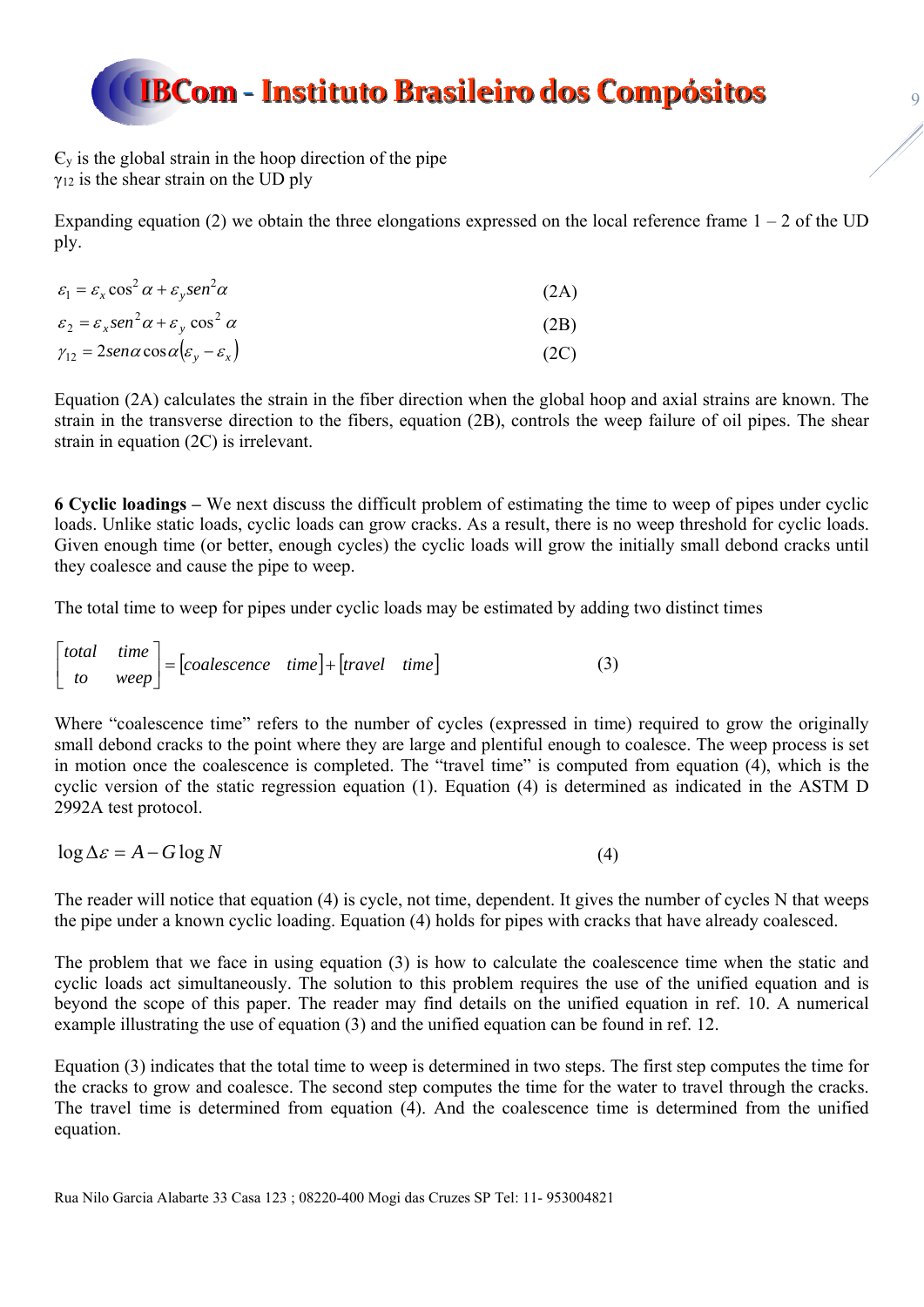We repeat that the concept of weep threshold strain is valid only for static loadings. There is no weep threshold strain for cyclic loadings. Given enough time, all cyclically loaded pipes will eventually weep.

A worked example to illustrate how cyclic loads affect the weep time will not be given at this point, since we have not yet discussed the unified equation. The reader interested in a worked example is referred to ref. 12.

**9 Conclusions –** We have described two approaches to predict the weep failure of composite pipes.

- *The classical approach* proposes that the few small cracks that develop under typical pipe operation grow under static loads to form pathways for the passage of water. Regression lines are used to predict the long-term allowable strain (HDB). The underlying assumptions for this approach are not supported by the theory of fracture mechanics.
- *The threshold strain approach,* introduced in this paper, proposes that all pipes have a static weep threshold strain below which weeping never occurs.

A conclusive experiment to discriminate between these two proposals would require long periods of time. Such tests have never been performed. The best evidence in favor of the threshold strain was published early in 2009 by Hogni Johnson, who reported the results of 30 years of tests on deflected pipes under strain-corrosion. See reference 4. Figure 5 shows the flattened strain-corrosion line published by Hogni in exactly the same fashion as proposed in this paper. This is the best evidence available at this time to prove the reality of the threshold weep strain concept.



#### *Figure 5*

*The long-term strain-corrosion tests of composite pipes in acidic media shows a flattened regression line. The threshold weep strain of 0.8% has been superimposed on the graph. (Courtesy Amiantit)* 

It may be argued that strain-corrosion tests performed on deflected pipes are not valid to vindicate a hypothesis for weep failure on pressurized pipes. A rebuttal of this argument will be presented in the third paper of this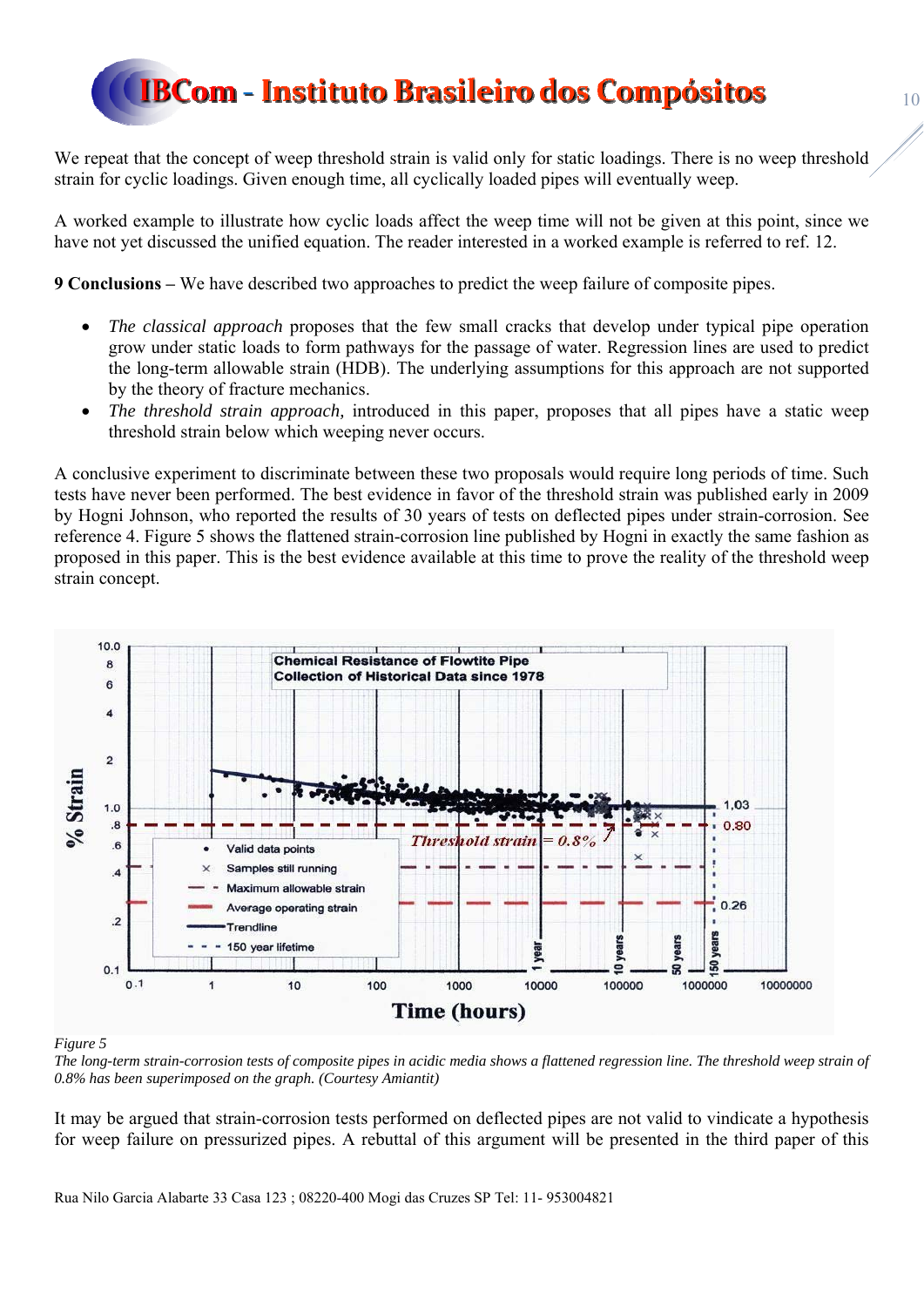trilogy, which explains that the strain-corrosion rupture is a special case of the weep failure that we have just discussed. Therefore, the results presented by Hogni, presented in figure 5, are valid as proof of weep failure.

**Biography:** Antonio Carvalho is an engineer with 43 years dedicated to composites. Past experience includes 30 years with Owens Corning and 13 years with Reichhold. For direct communication please contact tony.hdb@gmail.com

Aknowledgement: The author recognizes the invaluable help, comments and suggestions from Gabriel Gonzales. Many blind alleys have been avoided thanks to his insights and advice.

References:

1 – Environmental stress corrosion of chemically resistant polyester resins and glass reinforced laminates in acids, by G. Marshall, M. Kisberyi, D. Harrison and R. Pinzelli, in the 37<sup>th</sup> Annual Conference of the SPI, 1982. 2 – Pultruded composites durability: A key value, by Mark Greenwood, in CFA (now ACMA) Composites Conference, 2001.

3 – Strain limited design criteria for reinforced plastic process equipment, by L. Norwood and A. Millman SPI 1980

4 – Chemical resistance of GRP pipes measured over 30 years. By Hogni Jonsson in Munich, march 2009.

5 – Mode of failure of hydrostatically overstressed Reinforced Plastic pipe, by W. G. Gottenberg, R.C. Allen, W. V. Breitigan and C. T. Dickerson, in the 34<sup>th</sup> Annual Conference of the SPI, 1979.

6 – Design of high pressure Fiberglass downhole tubing: A proposed new ASTM specification, by Frank H. Pickering, in the 38<sup>th</sup> annual conference of the SPI, 1983.

7 – Burst failure of composite pipes. Antonio Carvalho, ACMA, Las Vegas, May 2007.

8 – Surface cracking of RP by repeated bending. J. Malmo in the 36<sup>th</sup> annual conference of the SPI, 1981.

9 – Historical background of the interface; studies and theories, by Porter W. Erickson in the 25<sup>th</sup> annual conference of the SPI, 1970.

10 – The unified equation, by Antonio Carvalho. Unpublished

11 – Effect of winding angle on the failure of filament wound pipe, by B. Spencer and D. Hull, University of Liverpool, UK.

12 – The unified equation applied to API 15HR

**Appendix A – Weep lines of sanitation and oil pipes.**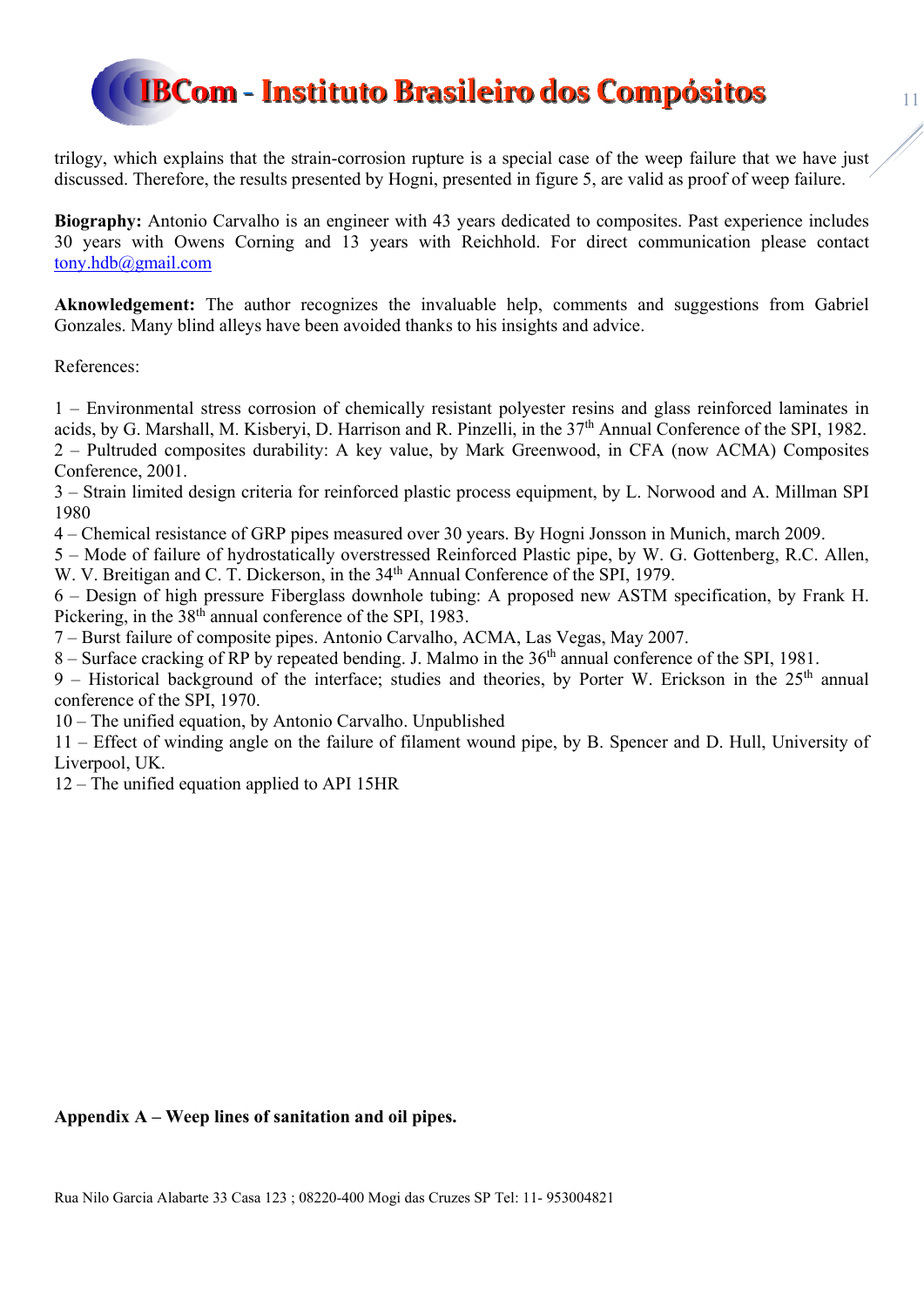This appendix explains the differences between the weep lines of oil and sanitation pipes. From figure 2, the points requiring explanation are: (a) the difference in slopes and (b) in the relative positions of the two lines.

We begin with the relative position of the lines. The random chopped fibers present in the weep barrier of sanitation pipes do not form large and long cracks. The weep barrier requires higher strains to form the pathways. In contrast, the  $\pm$  55 degrees UD plies of oil pipes require lower strains to form the pathway. In addition, the oil pipes are pressure tested with both ends free in a biaxial strain situation. These are the reasons why the weep line of sanitation pipes plots above the weep line of oil pipes. The regression line of oil pipes could be substantially improved by introducing a weep barrier of chopped fibers under the first UD ply.

Next we address the difference in slopes. We begin by recalling that the time to weep is in fact the time required for the water to traverse the pipe wall. In this discussion we assume the pipes have the same wall thickness. The UD plies of oil pipes develop long cracks, as shown in figure A1. The points where the water moves from one ply to the next are those at the intersection, or crossing, of the cracks. The water is forced to travel long distances, meaning long travel times, to reach the crossover points and advance from one ply to the next. By contrast, the pathways in the chopped glass of sanitation pipes are direct and shorter.

The previous discussion shows that it takes high strain increments to shorten the long travel times in the UD plies of oil pipes. That is the reason for the flatter regression lines of oil pipes.



*Figure A1* 

*The crack pattern of UD plies explains the flat weep lines of oil pipes. The pathway followed by the water is shown by the arrows. The water moves to the next ply at the intersection points "I". The flat slope is explained by this long, tortuous pathway.* 

### **Appendix B – Is there a weep threshold strain?**

This appendix addresses an interesting objection to the validity of the weep threshold strain. The argument against the existence of the threshold strain can be divided in four parts:

1 – All plies have a large number of pre-existing "flaws" that serve as starting points for cracks.

*True.*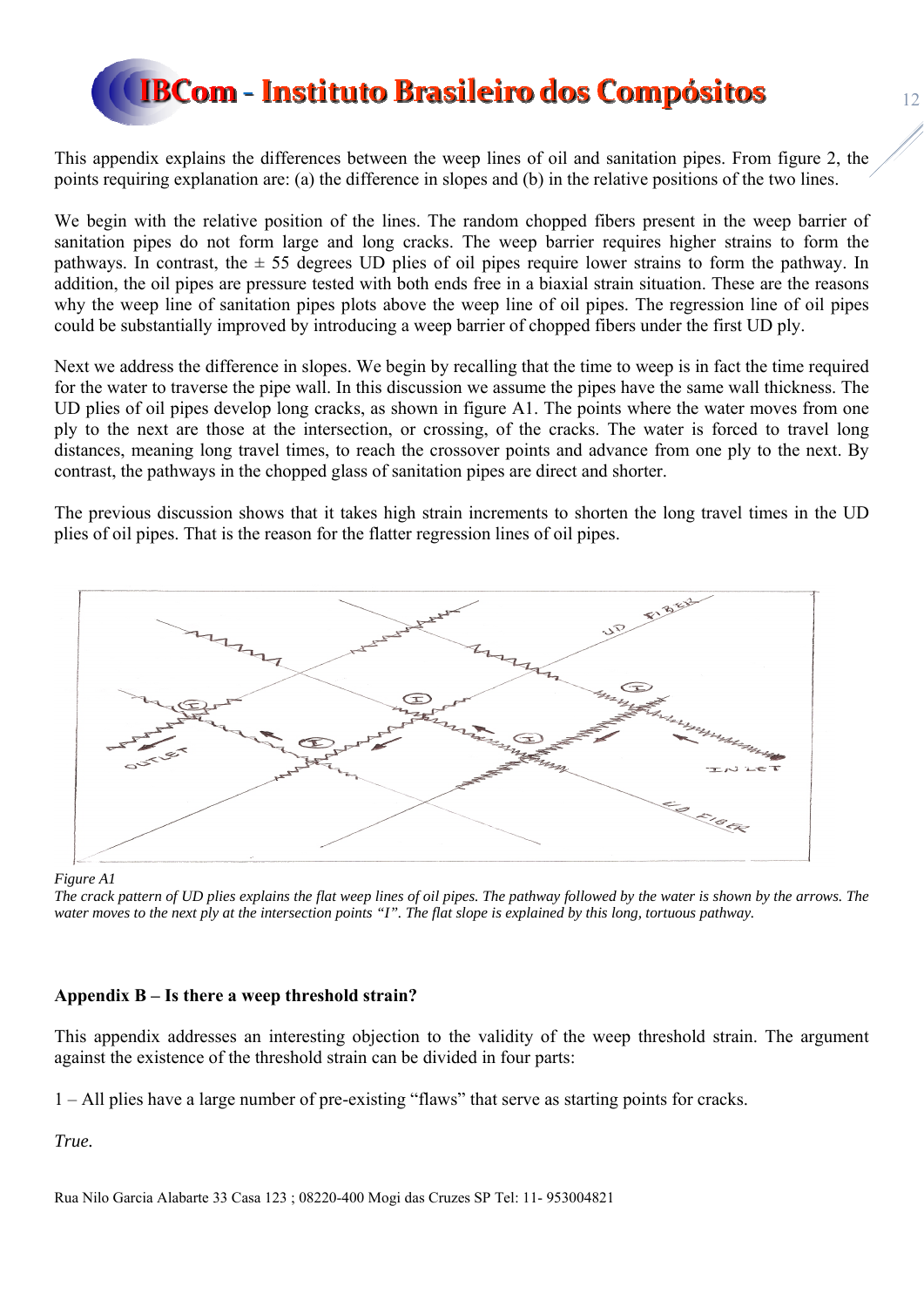2 – Under constant tensile loads these pre-existing cracks will grow and eventually weep the pipe.

*Not true. Static, constant loads do not grow cracks. According to fracture mechanics, only the few cracks above a certain length would grow under static loads. And their growth would be arrested by neighboring plies and fibers. The number and length of these arrested cracks are not enough to coalesce and form a pathway.* 

3 – Therefore, there is no threshold strain.

*Not true. There is a threshold strain, below which the stationary cracks are too few and too small to coalesce.* 

Composite pipes weep not because they develop many small cracks, but because they develop few large cracks. And in order to develop large cracks, they must be placed under high tensile static strains. Cyclic strains are different since, unlike static strains, they can grow the cracks.

#### **Appendix C – Rupture versus weep**

This appendix compares the weep and burst lines of sanitation pipes made with E glass and boron-free glass. The weep failure is governed by the fiber interphase and the resin matrix. The burst failure, by contrast, is governed by the glass composition. The following discussion is valid for "hoop-chop" pipes, which have the UD plies in the hoop direction. This simplification is not necessary and will not cause loss of generality.

Before reading this appendix, the reader should be familiar with the ideas of burst failure, as proposed in the first paper of this trilogy. Figure C1 shows the rupture lines for pipes made of E glass and boron-free glass superimposed on the weep regression line. Also shown is the threshold weep strain line of 0.8%. For strains higher than the threshold the pipes always weep before they burst. And for strains below the threshold the pipes always burst before they weep. In fact, below the threshold the pipes never weep. It should be noted that the E glass pipes burst at 1200 hours when strained at 0.8%. By contrast, the pipes made of boron-free glass can sustain 0.8% strain for 50 years without bursting.

Figure C1 shows the dramatic impact of the glass composition on the long-term rupture strains. The boron-free glass extrapolates to a rupture strain of 0.92% at 50 years, versus 0.41% for the standard E glass. The weep line and the threshold weep strain, however, are independent of the glass composition.

The reader is advised that the graphs in figure C1 are applicable to sanitation hoop-chop pipes. They do not apply to oil pipes or to sanitation pipes other than hoop-chop. Also, the reader should be aware that if the applied strain is too high, the test time may be too short and the pipe may burst (rupture) before the water has time to weep. This is the situation of pipes tested per ASTM D 1599.